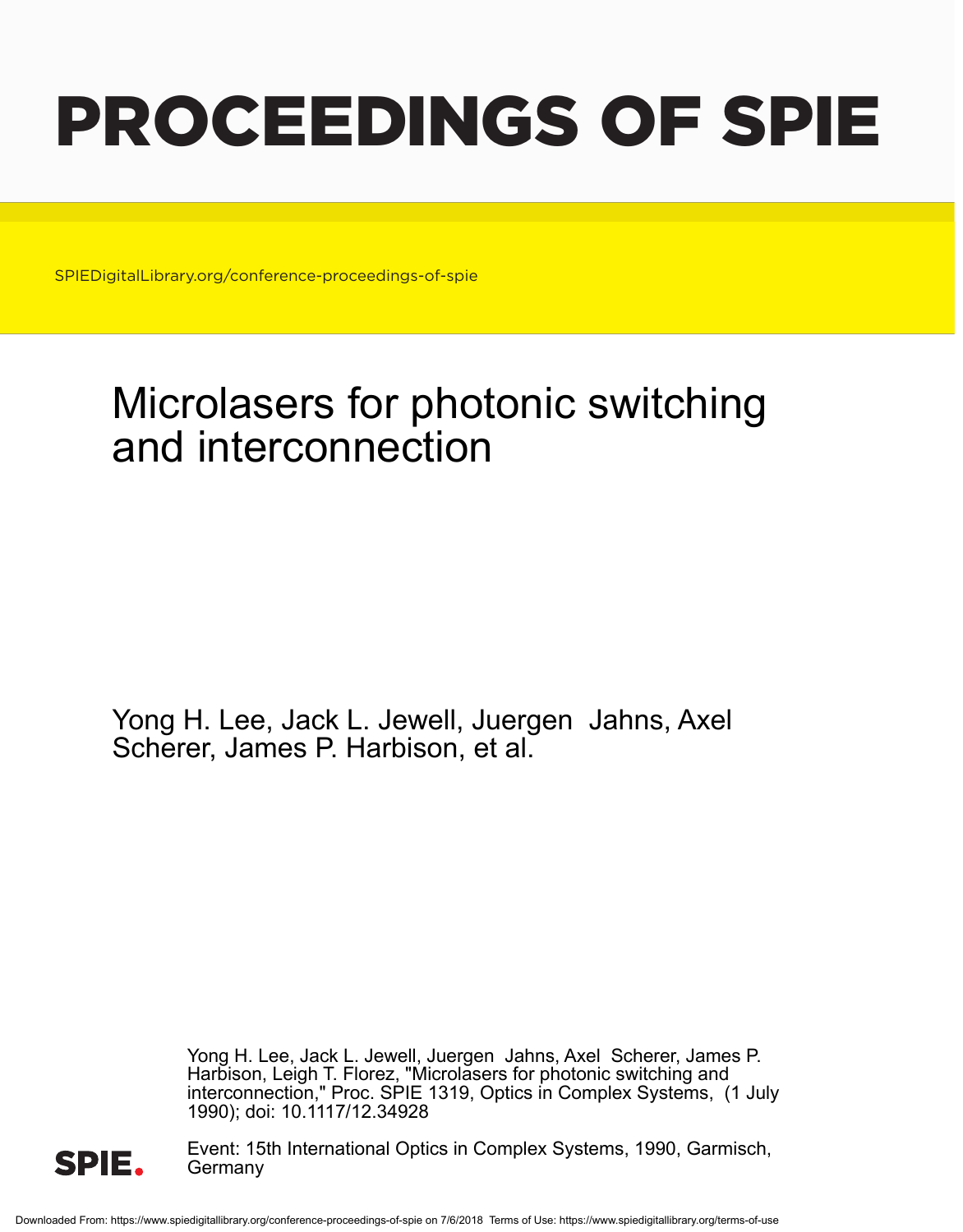Y.H. Lee, IL. Jewell, I. Jahns

AT&T Bell Laboratories, Holmdel, NJ 07733, USA

A. Scherer, J.P. Harbison, and L.T. Florez

Bellcore, Red Bank, NJ 07701, USA

Vertical-cavity, surface-emitting lasers have great potential owing to their inherent two-dimensional geometry and very small gain nedium volumes which are essential to low threshold currents. Possible applications are optical switching/computing, photonic interconnection, high/low power laser sources, image processing, optical neural networks, etc. Driven by these high promises, there have been numerous reports on vertical cavity surface emitting laser diodes using InGaAs/GaAs/AlAs, GaAs/AlGaAs structures<sup>1-6</sup>. In this paper, we report characteristics of discrete InGaAs microlasers and monolithic two-dimensional arrays of microlasers. The advantages of optics for communications of data over distances longer than nearby gates have been argued previously<sup>7</sup>. We proposed and demonstrated a photonic interconnect scheme using microlasers with planar optics which will be robust, accurate, and easily alignable.

We made various sizes (1.5-100  $\mu$ m) of electrically-driven vertical cavity surface emitting microlasers on a single GaAs chip. The active lasing medium is  $In_{0.2}Ga_{0.8}As$ , only 100-Å (single quantum well, SQW) or 240-Å (three quantum well, 3QW) thick, located at the central optical intensity peak of the laser cavity. Unlike conventional edge-emitting laser diodes, these microlasers emit light (960-990 nm) perpendicular to crystal growth planes, through the semi-transparent n-doped GaAs substrates. The basic structure is a vertical pin junction where electrical current is injected through the bottom (output) and top (end) mirrors. Both bottom (n-doped) and top (p-doped) mirrors are highly reflective ( >99.7 %) quarter-wave stacks of GaAs and AlAs layers, to compensate extremely small optical gain from very thin active gain medium. The whole microlaser structures are grown by precisely controlled molecular beam epitaxy. After standard contact lithography and liftoff which created Ni masks, the microlasers are formed as mesas  $(3-7 \mu m$  deep) by chemically-assisted ion beam etching. Detailed information about the structure and etching will be found elsewhere.<sup>4-6</sup>

Experiments were performed at room temperature. Minimum continuous wave threshold current of 1.5 mA is achieved without heatsinking, from 5-um square SQW microlasers, with 5 V. Minimum pulsed threshold was 1.1 mA with 5- $\mu$ m diameter microlasers. A 7- $\mu$ m diameter 3QW microlasers had cw threshold 2.5 mA at 4 V and output over 0.3 mW with 6 mA current. The cw laser linewidth was measured to be 0.1  $\AA$ , using a scanning Fabry-Perot etalon. The measured single facet differential quantum efficiencies were 7-28 %, depending on sizes, etching depths, and structures. Also, maximum pulsed peak output of >170 mW (average 4 mW) output was obtained from a 100-µm square device. In most of the chips tested, the microlasers have yields of better than 95 %. It was also demonstrated that these microlasers can be modulated at multi-GHz rates. In present form, threshold current densities are still higher than the theoretical values<sup>8</sup> by more than an order of magnitude. Therefore, there is still much room for improvement with proper passivation of side walls of etched mesas to minimize surface recombination combined with improved laser designs.



Fig. 1 Configuration of planar optics and microlasers used in the experiment.